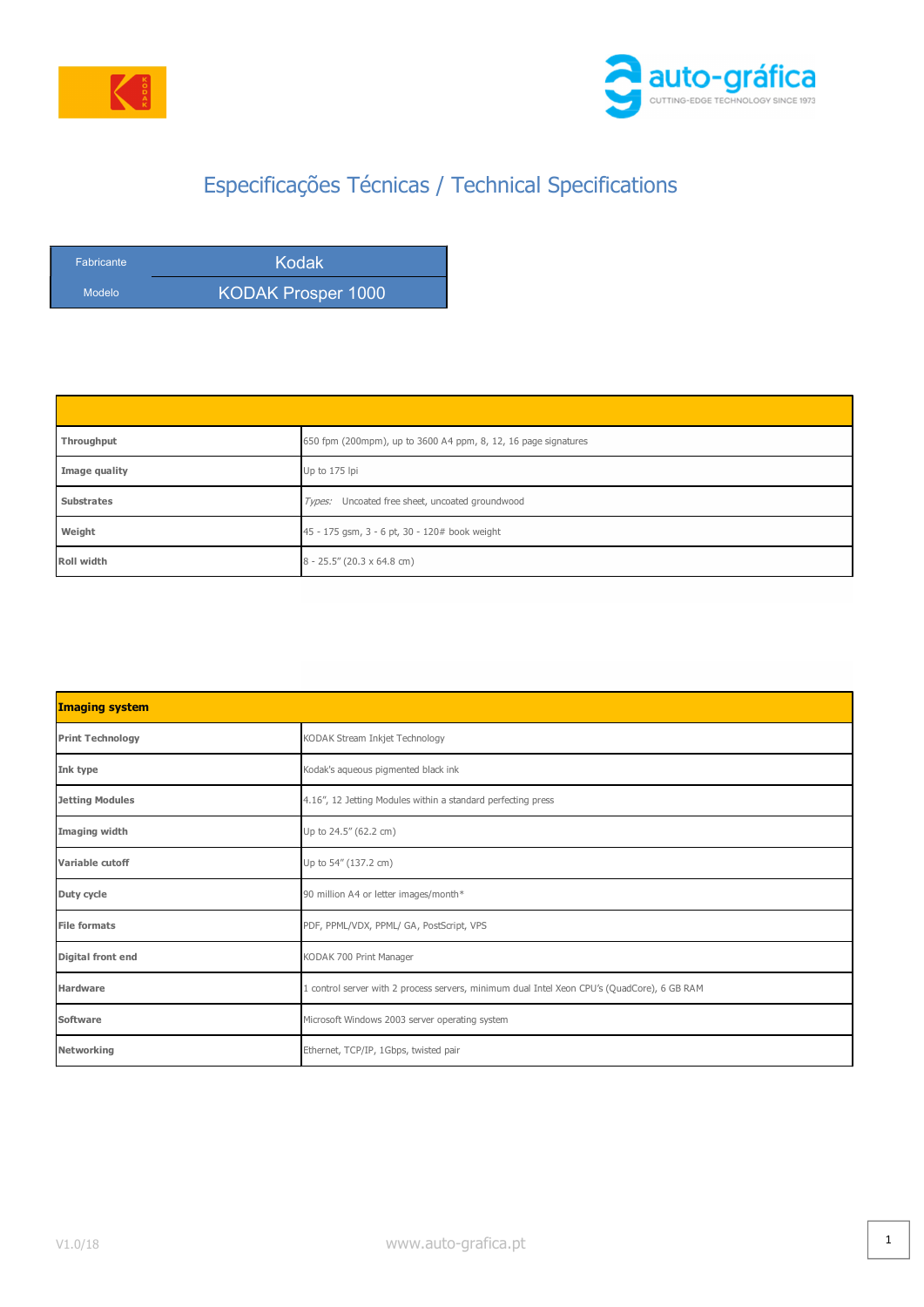

l



## Especificações Técnicas / Technical Specifications

| <b>Fabricante</b> | <b>Kodak</b>       |
|-------------------|--------------------|
| Modelo            | KODAK Prosper 1000 |

| <b>Imaging system</b>               |                                                                     |
|-------------------------------------|---------------------------------------------------------------------|
| Speed                               | RIP on the fly at rated press speeds                                |
| JDF/JMF                             | Job ticket control, enterprise connectivity and workflow automation |
| <b>Optional Workflow</b>            | KODAK Unified Workflow Solutions product suite                      |
| <b>Dimensions</b>                   | 45 x 25 x 9 feet (13.7 x 7.6 x 2.7 m)** (L x W x H)                 |
| <b>Operating environment</b>        | 60° to 85°F (16° to 30°C) @ 10 to 90% RH non-condensing             |
|                                     | 85° to 104°F (30° to 40°C) @ 10 to 60% RH non-condensing            |
| Altitude above sea level            | 6,000 feet (1,830 meters)                                           |
| Power                               | Electrical voltage: 400 - 480 3Phase                                |
| <b>Consumption during operation</b> | 19Kw (idle), 59.3KW (uncoated papers)                               |

| <b>Consumables</b>     |                                                            |
|------------------------|------------------------------------------------------------|
| <b>Jetting modules</b> | KODAK PROSPER Press Platform Jetting Modules               |
| Inks                   | KODAK PROSPER Press Black Ink                              |
| <b>Other fluids</b>    | KODAK PROSPER Press Storage Solution and Replenisher Fluid |
| Ink supply             | 208 liter drums or 20 liter cubitanors                     |

| <b>Optional Solutions</b>             |                                        |
|---------------------------------------|----------------------------------------|
| Qualified book finishing solutions    | Available from KODAK Solution partners |
| Auto-splicing and re-winder solutions | Available from KODAK Solution partners |